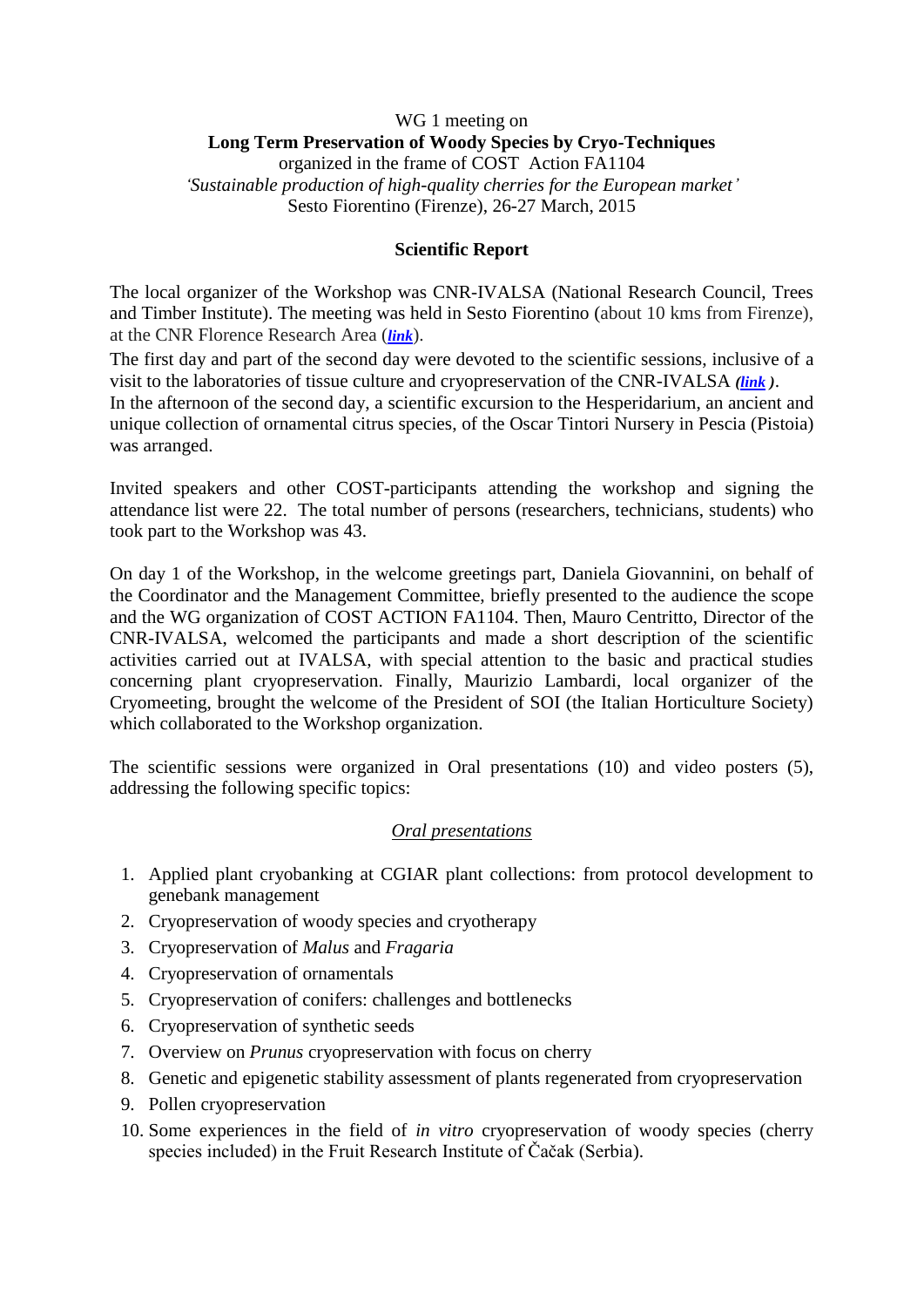In the video-posters section, each speaker was given 5-10 minutes to synthesise the content of her/his poster:

#### *Poster topics*

- 11. In vitro preservation of patrimonial fruit varieties of Emilia-Romagna region, Italy
- 12. Preliminary results of cryopreservation experiments aimed to long-term maintenance of Hungarian sour cherry germplasm.
- 13. Droplet vitrification cryopreservation of Prunus mahaleb using shoot tips from in situ plants.
- 14. In vitro methods for increasing genetic variability and preserving woody fruit and ornamental species biodiversity applied in Fruitgrowing Institute Plovdiv, Bulgaria
- 15. Application of the droplet vitrification method for cryopreservation of temperate fruit species

#### **Scientific excursion**

In the afternoon of day 2, COST participants visited the Hesperidarium of the Oscar Tintori Nursery (Pescia, about 60 kms far from Sesto Fiorentino). The Hesperidarium is a unique collection of rare Citrus species and varieties. The Tintori's collection is a partial reproduction of the ancient collection initiated in the XVI° century by Cosimo I° de' Medici. The trees are maintained in big terracotta basins, along a walkway inside a big greenhouse. Mother plants, from which the collection was created by vegetative propagation, are located in various Medicean Villas, located in the outskirts of Florence . In recent years, the CNR-IVALSA has embarked on a project aimed to secure the valuable material, currently maintained in the garden of the Villa Medicea di Castello in Florence, the Villa with the largest number of accessions. This germplasm is constantly under the risk of loosing unique accessions, mainly due to late frosts, when the trees are moved in the outside, and vandalic acts, when the garden is frequented by hundreds of visitors. IVALSA researchers have successfully established a Citrus seed cryo-bank at the CNRof Sesto Fiorentino, the first example in Italy of practical application of plant cryopreservation.

This scientific meeting brought together the most prominent international experts in cryotecniques applied to the long-term preservation of plant genetic resources. The purpose of the meeting – the exchange around the most up-to-date research advances on cryopreservation, focusing on woody plants and cherry species – was fully achieved. During the meeting, indeed, the experts outlined the progresses made in the development of innovative techniques of cryopreservation, and overviewed, for several woody species, included cherry, examples of application of cryo-techniques to safeguard genetic resources biodiversity. In the recent years, indeed, cryopreservation proved to be a technique that, for many species, has made great advancements in the transition from a theoretical approach to a more-and-more applied practice. Today, numerous germplasm cryobanks, already established in the world, offer the opportunity to maintain plant biodiversity for a practically unlimited period of time, preserving intact the genetic characteristics and sanitary status of germplasm at a relatively low cost of labor.

The list of participants was duly signed every day and a pdf copy sent to the Grant Holder on Monday, 30 March 2013.